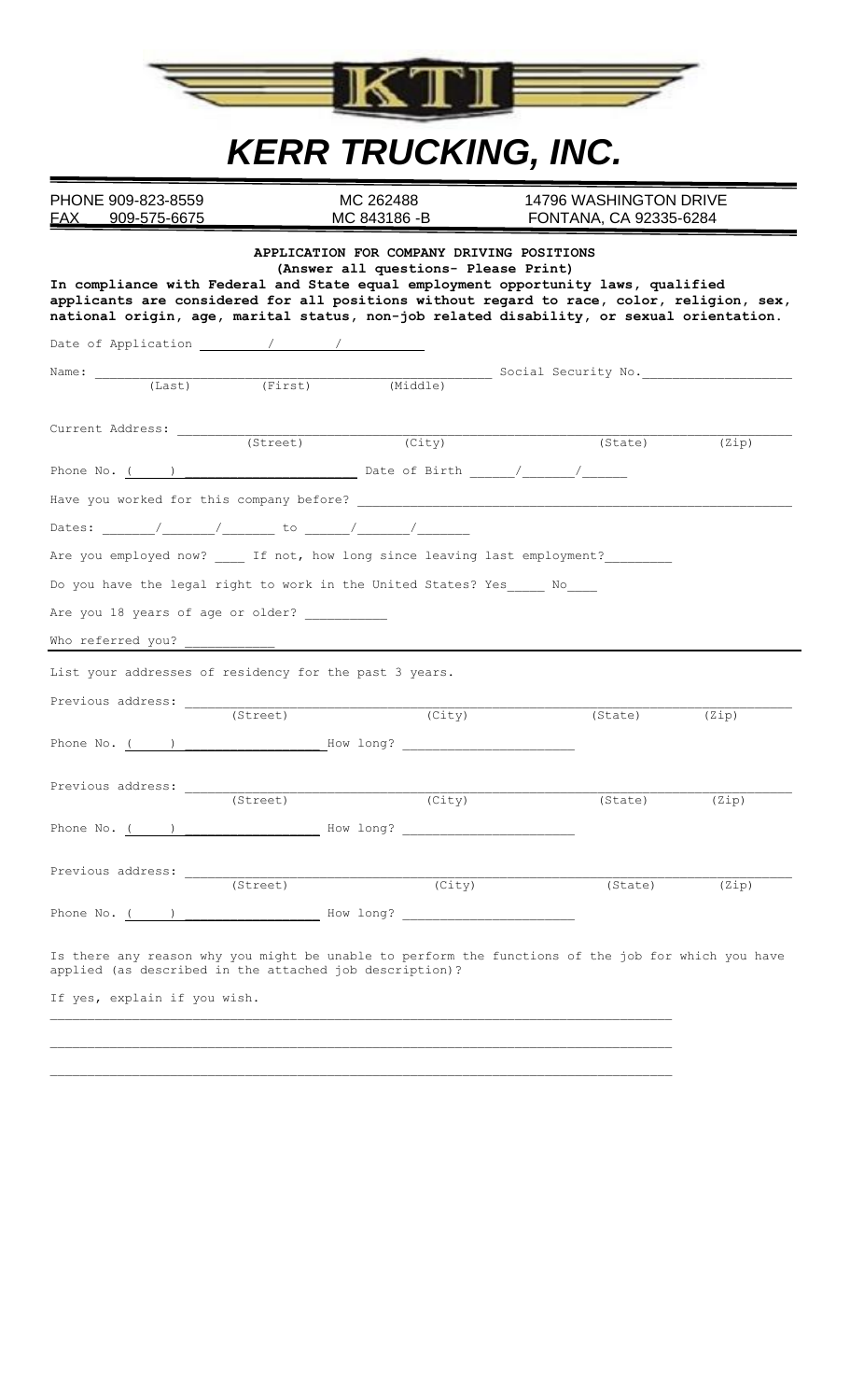### **Employment History**

|                                                                                                                                                                                                                                | ----------<br>All driver applicants to drive in intrastate or interstate commerce must provide the following information on all employers<br>during the past (10) years. Please list complete mailing address, street number, city, state and zip code and all phone numbers.                                                                                                                                                 |  |  |
|--------------------------------------------------------------------------------------------------------------------------------------------------------------------------------------------------------------------------------|-------------------------------------------------------------------------------------------------------------------------------------------------------------------------------------------------------------------------------------------------------------------------------------------------------------------------------------------------------------------------------------------------------------------------------|--|--|
|                                                                                                                                                                                                                                | (Incomplete applications will not be considered)<br>(Note: List employers in reverse order staring with the most recent, add another sheet if necessary)                                                                                                                                                                                                                                                                      |  |  |
|                                                                                                                                                                                                                                | Do we have permission to contact your "current employer?" Yes Mo comments:                                                                                                                                                                                                                                                                                                                                                    |  |  |
|                                                                                                                                                                                                                                |                                                                                                                                                                                                                                                                                                                                                                                                                               |  |  |
|                                                                                                                                                                                                                                |                                                                                                                                                                                                                                                                                                                                                                                                                               |  |  |
|                                                                                                                                                                                                                                | From: ____/____/_____ City _______________________________ State _________ Zip __________ Type of Trailer(s) Pulled ___________________                                                                                                                                                                                                                                                                                       |  |  |
|                                                                                                                                                                                                                                |                                                                                                                                                                                                                                                                                                                                                                                                                               |  |  |
|                                                                                                                                                                                                                                |                                                                                                                                                                                                                                                                                                                                                                                                                               |  |  |
|                                                                                                                                                                                                                                |                                                                                                                                                                                                                                                                                                                                                                                                                               |  |  |
|                                                                                                                                                                                                                                |                                                                                                                                                                                                                                                                                                                                                                                                                               |  |  |
|                                                                                                                                                                                                                                |                                                                                                                                                                                                                                                                                                                                                                                                                               |  |  |
|                                                                                                                                                                                                                                |                                                                                                                                                                                                                                                                                                                                                                                                                               |  |  |
|                                                                                                                                                                                                                                | To: $\frac{1}{\sqrt{1-\frac{1}{2}}\sqrt{1-\frac{1}{2}}\sqrt{1-\frac{1}{2}}\sqrt{1-\frac{1}{2}}\sqrt{1-\frac{1}{2}}\sqrt{1-\frac{1}{2}}\sqrt{1-\frac{1}{2}}\sqrt{1-\frac{1}{2}}\sqrt{1-\frac{1}{2}}\sqrt{1-\frac{1}{2}}\sqrt{1-\frac{1}{2}}\sqrt{1-\frac{1}{2}}\sqrt{1-\frac{1}{2}}\sqrt{1-\frac{1}{2}}\sqrt{1-\frac{1}{2}}\sqrt{1-\frac{1}{2}}\sqrt{1-\frac{1}{2}}\sqrt{1-\frac{1}{2}}\sqrt{1-\frac{1}{2}}\sqrt$              |  |  |
|                                                                                                                                                                                                                                |                                                                                                                                                                                                                                                                                                                                                                                                                               |  |  |
|                                                                                                                                                                                                                                |                                                                                                                                                                                                                                                                                                                                                                                                                               |  |  |
|                                                                                                                                                                                                                                |                                                                                                                                                                                                                                                                                                                                                                                                                               |  |  |
|                                                                                                                                                                                                                                |                                                                                                                                                                                                                                                                                                                                                                                                                               |  |  |
|                                                                                                                                                                                                                                | From: ___/___/____ City ________________________________ State ________ Zip __________ Type of Trailer(s) Pulled ______________________                                                                                                                                                                                                                                                                                       |  |  |
|                                                                                                                                                                                                                                | To: $\frac{1}{\sqrt{1-\frac{1}{1-\frac{1}{1-\frac{1}{1-\frac{1}{1-\frac{1}{1-\frac{1}{1-\frac{1}{1-\frac{1}{1-\frac{1}{1-\frac{1}{1-\frac{1}{1-\frac{1}{1-\frac{1}{1-\frac{1}{1-\frac{1}{1-\frac{1}{1-\frac{1}{1-\frac{1}{1-\frac{1}{1-\frac{1}{1-\frac{1}{1-\frac{1}{1-\frac{1}{1-\frac{1}{1-\frac{1}{1-\frac{1}{1-\frac{1}{1-\frac{1}{1-\frac{1}{1-\frac{1}{1-\frac{1}{1-\frac{1}{1-\frac{1}{1-\frac{1}{1-\frac{$           |  |  |
|                                                                                                                                                                                                                                |                                                                                                                                                                                                                                                                                                                                                                                                                               |  |  |
|                                                                                                                                                                                                                                |                                                                                                                                                                                                                                                                                                                                                                                                                               |  |  |
|                                                                                                                                                                                                                                |                                                                                                                                                                                                                                                                                                                                                                                                                               |  |  |
|                                                                                                                                                                                                                                |                                                                                                                                                                                                                                                                                                                                                                                                                               |  |  |
|                                                                                                                                                                                                                                |                                                                                                                                                                                                                                                                                                                                                                                                                               |  |  |
|                                                                                                                                                                                                                                | To: $\frac{1}{\sqrt{1-\frac{1}{1-\frac{1}{1-\frac{1}{1-\frac{1}{1-\frac{1}{1-\frac{1}{1-\frac{1}{1-\frac{1}{1-\frac{1}{1-\frac{1}{1-\frac{1}{1-\frac{1}{1-\frac{1}{1-\frac{1}{1-\frac{1}{1-\frac{1}{1-\frac{1}{1-\frac{1}{1-\frac{1}{1-\frac{1}{1-\frac{1}{1-\frac{1}{1-\frac{1}{1-\frac{1}{1-\frac{1}{1-\frac{1}{1-\frac{1}{1-\frac{1}{1-\frac{1}{1-\frac{1}{1-\frac{1}{1-\frac{1}{1-\frac{1}{1-\frac{1}{1-\frac{$           |  |  |
| Supervisor                                                                                                                                                                                                                     | Full or part-time                                                                                                                                                                                                                                                                                                                                                                                                             |  |  |
|                                                                                                                                                                                                                                | Position Held <b>Example 2018</b> Number of Motor Vehicle Accidents                                                                                                                                                                                                                                                                                                                                                           |  |  |
|                                                                                                                                                                                                                                |                                                                                                                                                                                                                                                                                                                                                                                                                               |  |  |
| Dates of employment Address and the state of the state of the state of the state of the state of the state of the state of the state of the state of the state of the state of the state of the state of the state of the stat |                                                                                                                                                                                                                                                                                                                                                                                                                               |  |  |
|                                                                                                                                                                                                                                |                                                                                                                                                                                                                                                                                                                                                                                                                               |  |  |
|                                                                                                                                                                                                                                | To: $\frac{1}{\sqrt{1-\frac{1}{\sqrt{1-\frac{1}{\sqrt{1-\frac{1}{\sqrt{1-\frac{1}{\sqrt{1-\frac{1}{\sqrt{1-\frac{1}{\sqrt{1-\frac{1}{\sqrt{1-\frac{1}{\sqrt{1-\frac{1}{\sqrt{1-\frac{1}{\sqrt{1-\frac{1}{\sqrt{1-\frac{1}{\sqrt{1-\frac{1}{\sqrt{1-\frac{1}{\sqrt{1-\frac{1}{\sqrt{1-\frac{1}{\sqrt{1-\frac{1}{\sqrt{1-\frac{1}{\sqrt{1-\frac{1}{\sqrt{1-\frac{1}{\sqrt{1-\frac{1}{\sqrt{1-\frac{1}{\sqrt{1-\frac{1}{\sqrt{1$ |  |  |
|                                                                                                                                                                                                                                |                                                                                                                                                                                                                                                                                                                                                                                                                               |  |  |
|                                                                                                                                                                                                                                |                                                                                                                                                                                                                                                                                                                                                                                                                               |  |  |
| IF NECESSARY, ATTACH AN ADDITIONAL SHEET TO SHOW EMPLOYMENT FOR LAST 10 YEARS.                                                                                                                                                 |                                                                                                                                                                                                                                                                                                                                                                                                                               |  |  |
| references who can verify such unemployment                                                                                                                                                                                    | If unemployed during the past five (5) years give dates of the unemployment and explain why you were unemployed and provide                                                                                                                                                                                                                                                                                                   |  |  |
|                                                                                                                                                                                                                                |                                                                                                                                                                                                                                                                                                                                                                                                                               |  |  |
|                                                                                                                                                                                                                                |                                                                                                                                                                                                                                                                                                                                                                                                                               |  |  |
|                                                                                                                                                                                                                                | Have you ever been discharged from any job? __________ If yes, please list name of companies and reason for discharged:                                                                                                                                                                                                                                                                                                       |  |  |
|                                                                                                                                                                                                                                |                                                                                                                                                                                                                                                                                                                                                                                                                               |  |  |
| years that is not already listed above:                                                                                                                                                                                        | List any companies you applied and/or took a pre-employment or pre driving drug and/or alcohol test during the past two                                                                                                                                                                                                                                                                                                       |  |  |
|                                                                                                                                                                                                                                |                                                                                                                                                                                                                                                                                                                                                                                                                               |  |  |

Company Name: \_\_\_\_\_\_\_\_\_\_\_\_\_\_\_\_\_\_\_\_\_\_\_\_\_\_\_\_\_\_\_\_\_\_\_\_\_ Date Applied: \_\_\_\_/\_\_\_\_\_/\_\_\_\_\_\_ Ph: ( )\_\_\_\_\_\_\_\_\_\_\_\_\_\_\_\_\_\_\_\_\_\_\_\_\_\_\_\_\_\_\_\_\_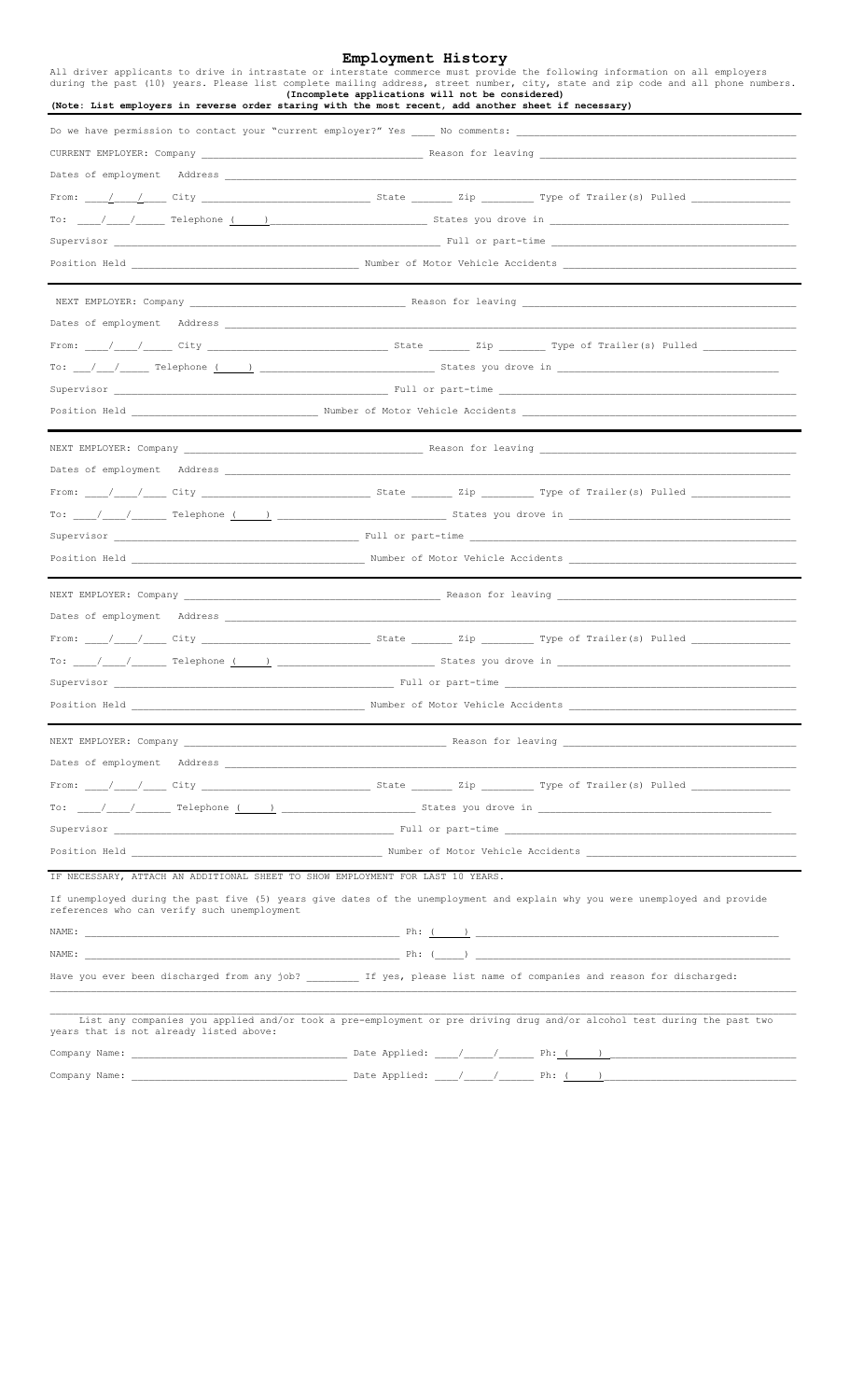## **DRIVING EXPERIENCE**

How many years have you driven a commercial motor vehicle? \_\_\_\_\_\_\_\_\_\_\_\_\_\_\_\_\_\_\_\_\_

List States operated in for the last (5) years. \_\_\_\_\_\_\_\_\_\_\_\_\_\_\_\_\_\_\_\_\_\_\_\_\_\_\_\_\_\_\_\_\_\_\_\_\_\_\_\_

Show special courses or training that will help you as a driver.

Which safe driving awards do you hold and from whom? \_\_\_\_\_\_\_\_\_\_\_\_\_\_\_\_\_\_\_\_\_\_\_\_\_\_\_\_\_\_\_\_\_\_\_

#### **IF YOU ARE APPLYING FOR A FLATBED DRIVING POSITION, PLEASE FILL OUT THE BOXES BELOW: DO YOU HAVE EXPERIENCE WITH:**

|                                 | <b>YES</b> | NO        |
|---------------------------------|------------|-----------|
| Chains & Binders                |            |           |
| Straps                          |            |           |
| Lumber Tarps (8-Foot drops)     |            |           |
| Steel Tarps (flat)              |            |           |
| Multiple Tarps                  |            |           |
| Use of Coil Racks               |            |           |
| Over-Dimensional Cargo          |            |           |
| Heavy Haul Loads w/Spec. Equip. |            |           |
| Vehicle Ramps                   |            |           |
| DO YOU HAVE:                    |            |           |
| Twic Card                       |            |           |
| Tanker Endorsements:            |            |           |
| doubles                         |            |           |
| triples                         |            |           |
| Hazmat Endorsement              |            |           |
| Other: (Please Describe)        |            |           |
| HAVE YOU EVER HAULED:           | <b>YES</b> | <b>NO</b> |
| Coiled Steel                    |            |           |
| Sheet Steel                     |            |           |
| Bars/Rods                       |            |           |
| Reels of Cable                  |            |           |
| Wallboard/Sheetrock             |            |           |
| Lumber                          |            |           |
| Steel Pipe                      |            |           |
| Plastic Pipe                    |            |           |
| Vehicles                        |            |           |
| Machinery                       |            |           |
| Automobiles                     |            |           |
| Earth-moving Equipment          |            |           |
| Trusses                         |            |           |
| Rolled Roofing                  |            |           |
| Farm Equipment                  |            |           |
| Steel or Concrete Beams         |            |           |
| Glass                           |            |           |
| Steel 1-Beams                   |            |           |
| Cement Block (barriers)         |            |           |
|                                 |            |           |
| Other: (Please Describe)        |            |           |
|                                 |            |           |
|                                 |            |           |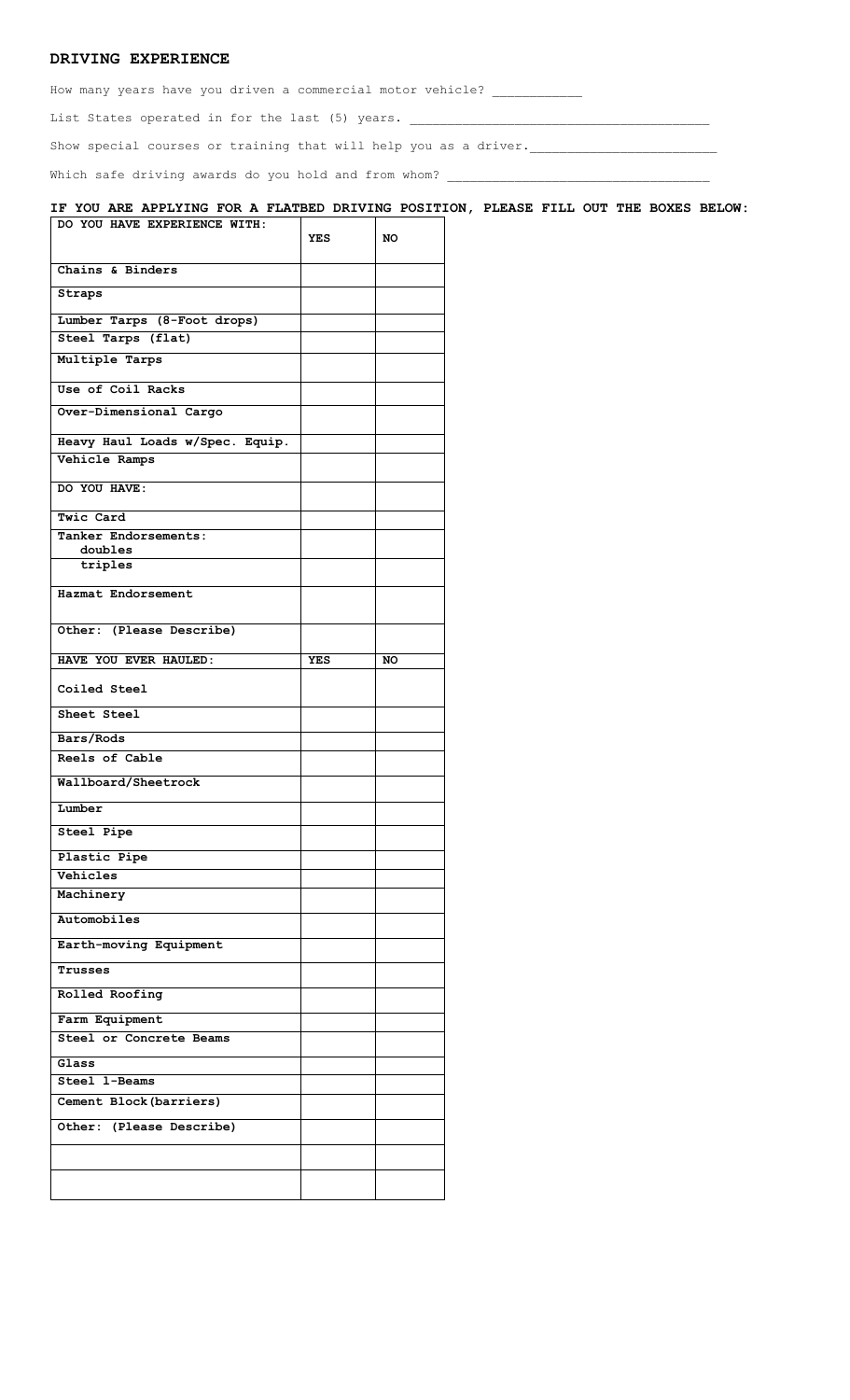#### **TO BE READ AND SIGNED BY APPLICANT**

**This certifies that I completed this application, and that all entries on it and information in it are true and complete to best of my knowledge. I authorize you to make such investigation and inquiries of my personal, employment, financial or medical history and other related matters as may be necessary in arriving at an employment decision. (Generally inquiries regarding medical history will be made only if and after a conditional offer of employment has been extended.) I hereby release employers, schools, health care providers and other persons from all liability in responding to inquiries and releasing information in connection with my application. In the event of employment, I understand that false or misleading information given in my application or interview(s) may result in discharge. I understand also, that I am required to abide by all rules and regulations of the Company**

**Employee Signature** 

 **\_\_\_\_\_\_\_\_\_\_\_\_\_\_\_\_\_\_\_\_\_\_\_\_\_\_\_\_\_\_\_\_\_\_ \_\_\_\_\_\_/\_\_\_\_\_/\_\_\_\_\_\_**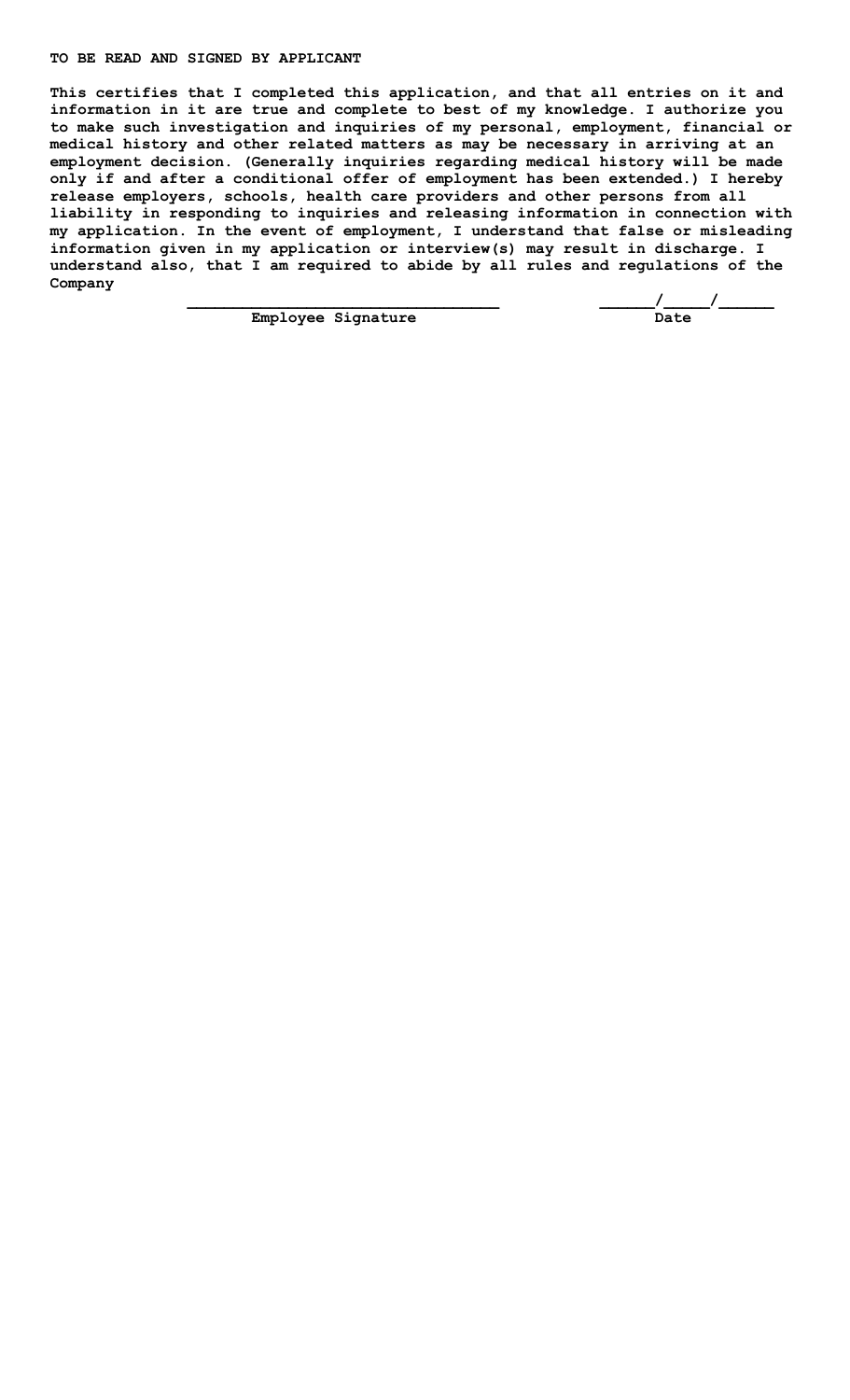|  | <b>KERR TRUCKING, INC.</b> |  |
|--|----------------------------|--|
|--|----------------------------|--|

| PHONE 909-823-8559<br>$909 - 823 - 8535$<br><b>FAX</b>                                                                                                                                                                                                                                                                                             | MC 262488<br>MC 843186 $-B$                    |  | 14796 WASHINGTON DRIVE<br>FONTANA, CA 92335-6284          |  |
|----------------------------------------------------------------------------------------------------------------------------------------------------------------------------------------------------------------------------------------------------------------------------------------------------------------------------------------------------|------------------------------------------------|--|-----------------------------------------------------------|--|
| REQUEST FOR DRUG/ALCOHOL INFORMATION FROM PREVIOUS EMPLOYER<br>I hereby authorize the following information to Kerr Trucking, Inc. for the<br>purpose of investigation as required by Section 391.23 of the Federal Motor<br>Safety Regulations. You are released from any and all liability which may result<br>from furnishing such information. | FAX of VERBAL<br>Fax Return to: (909) 823-8535 |  |                                                           |  |
|                                                                                                                                                                                                                                                                                                                                                    |                                                |  |                                                           |  |
|                                                                                                                                                                                                                                                                                                                                                    | APPLICANT DO NOT WRITE BELOW LINE              |  |                                                           |  |
| $\texttt{To:}$                                                                                                                                                                                                                                                                                                                                     |                                                |  |                                                           |  |
| Contact: 2008. 2009. 2010. 2010. 2010. 2010. 2010. 2010. 2010. 2010. 2010. 2010. 2010. 2010. 2010. 2010. 2010                                                                                                                                                                                                                                      |                                                |  |                                                           |  |
| Dear Sir or Madam:                                                                                                                                                                                                                                                                                                                                 |                                                |  |                                                           |  |
| The below named individual has made an application to this company for a position<br>as a/an and states that he/she was employed by you as a/an<br>from<br>completing, in confidence, the information requested below. Thank you for your<br>courtesy.                                                                                             |                                                |  | ____________ to______________. We appreciate your time in |  |
| Name of Employee: When the contract of the contract of the contract of the contract of the contract of the contract of the contract of the contract of the contract of the contract of the contract of the contract of the con                                                                                                                     |                                                |  |                                                           |  |
| Social Security Number:                                                                                                                                                                                                                                                                                                                            |                                                |  |                                                           |  |
| 1. Employed from ________ to ___________ as ___________ at wage or salary of                                                                                                                                                                                                                                                                       |                                                |  |                                                           |  |
| 2. Did he/she drive a motor vehicle for you? Straight Truck _______________<br>Tractor/Semitrailer Bus Other (Specify)                                                                                                                                                                                                                             |                                                |  |                                                           |  |
| 3. Was she/he a safe and efficient driver? ___________                                                                                                                                                                                                                                                                                             |                                                |  |                                                           |  |
| 4. Reason for leaving your employ: Discharged: ________ Resignation: __________<br>Lay-off: ____________ Military Duty: ______________                                                                                                                                                                                                             |                                                |  |                                                           |  |
| 5. Was his/her general conduct satisfactory?                                                                                                                                                                                                                                                                                                       |                                                |  |                                                           |  |
| 6. Please advise history of past driving record if available for past three                                                                                                                                                                                                                                                                        |                                                |  |                                                           |  |
|                                                                                                                                                                                                                                                                                                                                                    |                                                |  |                                                           |  |